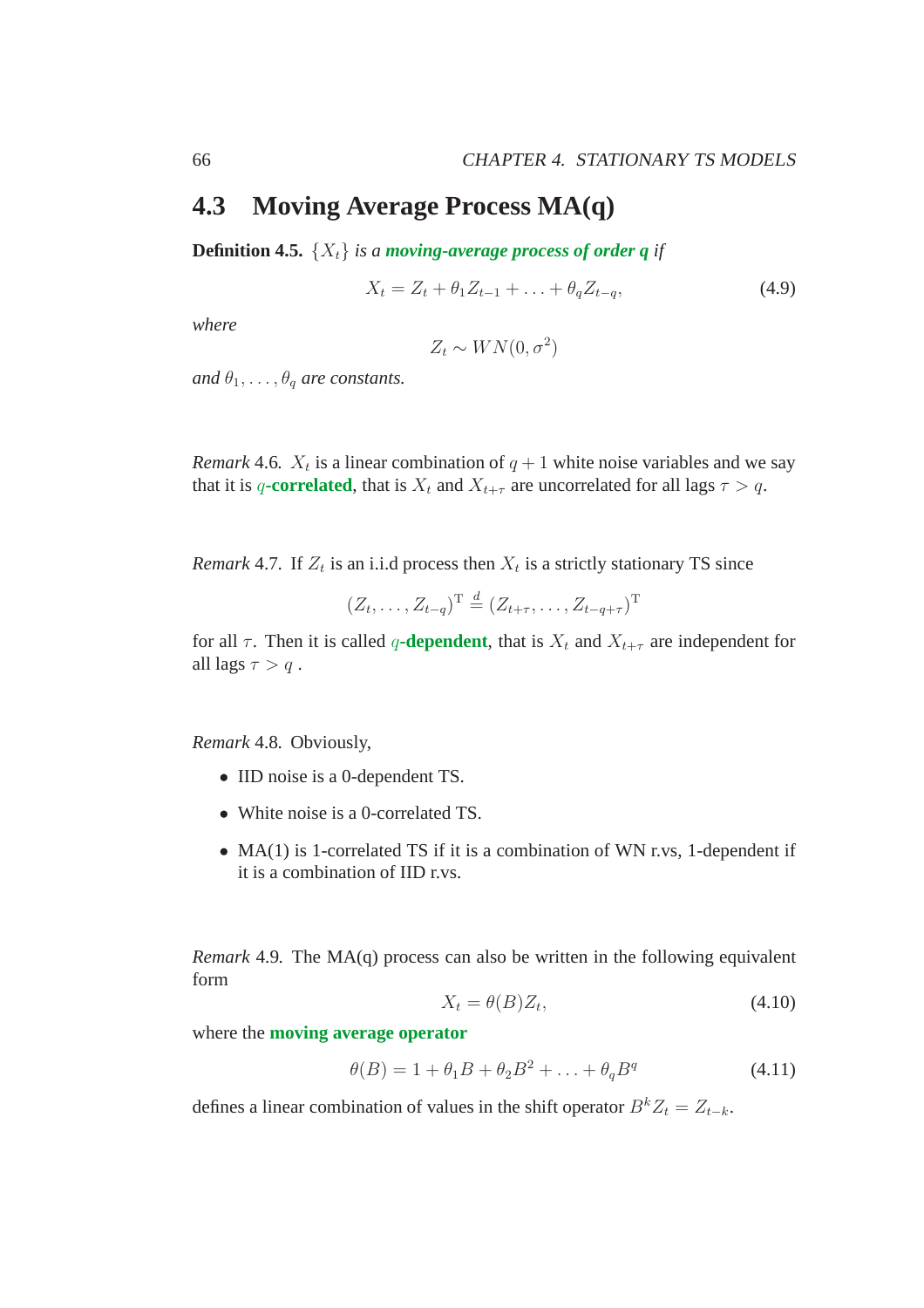*Example* 4.4*.* MA(2) process. This process is written as

$$
X_t = Z_t + \theta_1 Z_{t-1} + \theta_2 Z_{t-2} = (1 + \theta_1 B + \theta_2 B^2) Z_t.
$$
 (4.12)

What are the properties of  $MA(2)$ ? As it is a combination of a zero mean white noise, it also has zero mean, i.e.,

$$
E X_t = E(Z_t + \theta_1 Z_{t-1} + \theta_2 Z_{t-2}) = 0.
$$

It is easy to calculate the covariance of  $X_t$  and  $X_{t+\tau}$ . We get

$$
\gamma(\tau) = \text{cov}(X_t, X_{t+\tau}) = \begin{cases} (1 + \theta_1^2 + \theta_2^2)\sigma^2 & \text{for } \tau = 0, \\ (\theta_1 + \theta_1\theta_2)\sigma^2 & \text{for } \tau = \pm 1, \\ \theta_2\sigma^2 & \text{for } \tau = \pm 2, \\ 0 & \text{for } |\tau| > 2, \end{cases}
$$

which shows that the autocovariances depend on lag, but not on time. Dividing  $\gamma(\tau)$  by  $\gamma(0)$  we obtain the autocorrelation function,

$$
\rho(\tau) = \begin{cases}\n1 & \text{for } \tau = 0, \\
\frac{\theta_1 + \theta_1 \theta_2}{1 + \theta_1^2 + \theta_2^2} & \text{for } \tau = \pm 1, \\
\frac{\theta_2}{1 + \theta_1^2 + \theta_2^2} & \text{for } \tau = \pm 2 \\
0 & \text{for } |\tau| > 2.\n\end{cases}
$$

MA(2) process is a weakly stationary, 2-correlated TS.

Figure 4.5 shows MA(2) processes obtained from the simulated Gaussian white noise shown in Figure 4.1 for various values of the parameters  $(\theta_1, \theta_2)$ . The blue series is

 $x_t = z_t + 0.5z_{t-1} + 0.5z_{t-2}$ 

while the purple series is

$$
x_t = z_t + 5z_{t-1} + 5z_{t-2},
$$

where  $z_t$  are realizations of an i.i.d. Gaussian noise.

As you can see very different processes can be obtained for different sets of the parameters. This is an important property of  $MA(q)$  processes, which is a very large family of models. This property is reinforced by the following Proposition.

**Proposition 4.2.** *If*  $\{X_t\}$  *is a stationary q-correlated time series with mean zero, then it can be represented as an MA(q) process.*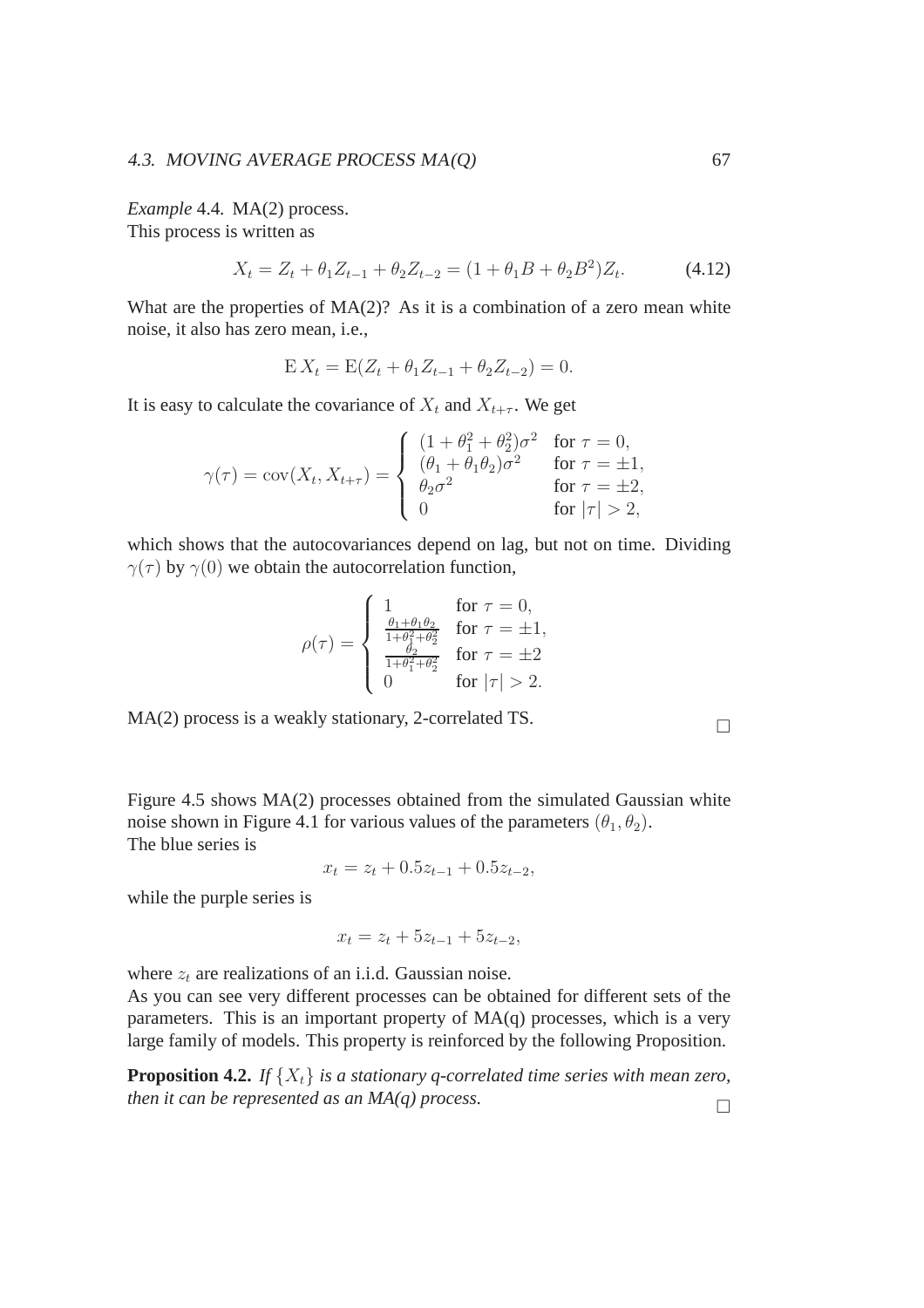

Figure 4.5: Two simulated MA(2) processes, both from the white noise shown in Figure 4.1, but for different sets of parameters:  $(\theta_1, \theta_2) = (0.5, 0.5)$  and  $(\theta_1, \theta_2) =$  $(5, 5)$ .



Figure 4.6: (a) Sample ACF for  $x_t = z_t + 0.5z_{t-1} + 0.5z_{t-2}$  and (b) for  $x_t =$  $z_t + 5z_{t-1} + 5z_{t-2}.$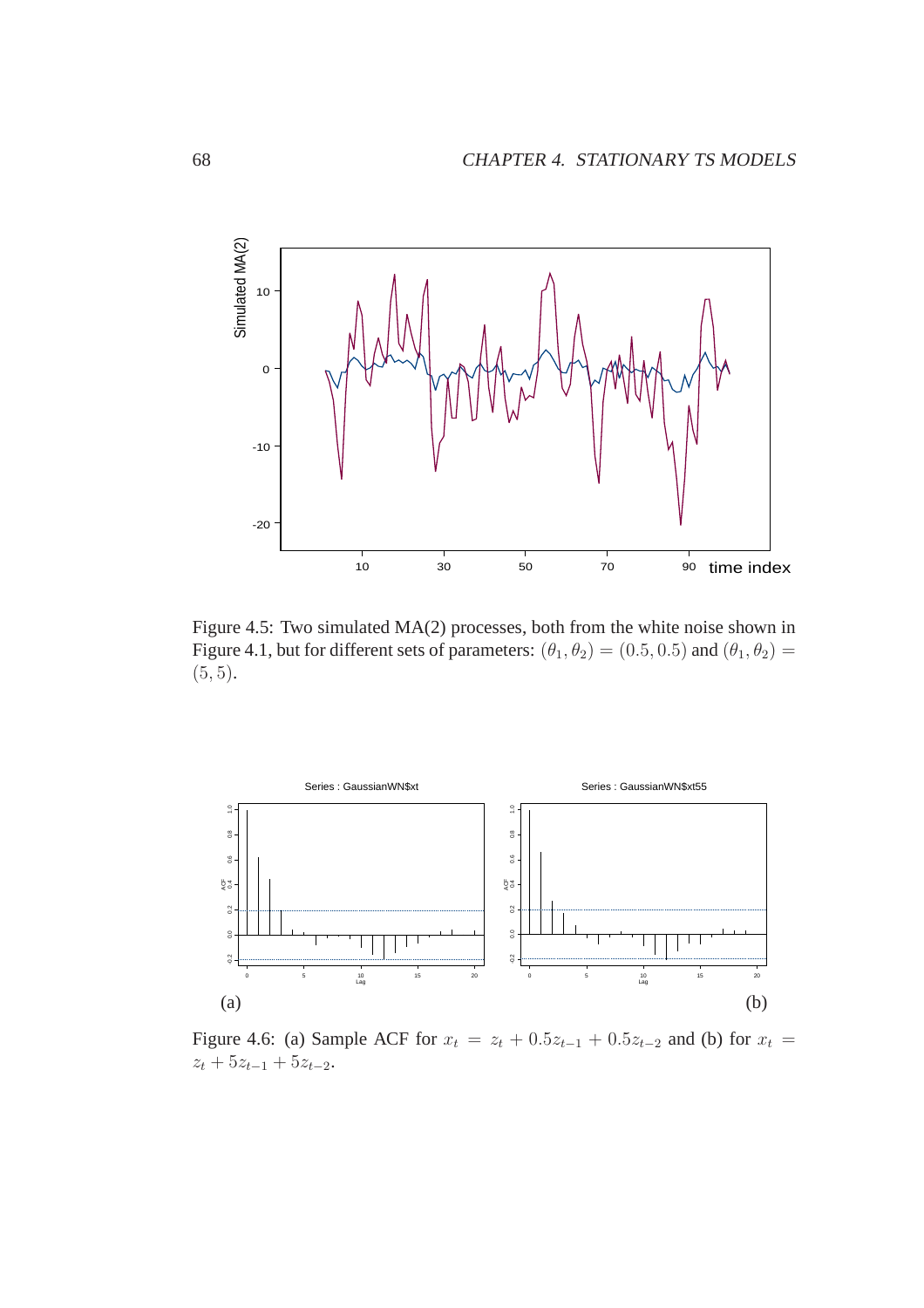#### 4.3. MOVING AVERAGE PROCESS MA(Q) 69

Also, the following theorem gives the form of ACF for a general MA(q).

**Theorem 4.2.** *An MA(q) process (as in Definition 4.5) is a weakly stationary TS with the ACVF*

$$
\gamma(\tau) = \begin{cases}\n\sigma^2 \sum_{j=0}^{q-|\tau|} \theta_j \theta_{j+|\tau|}, & \text{if } |\tau| \le q, \\
0, & \text{if } |\tau| > q,\n\end{cases}
$$
\n(4.13)

*where*  $\theta_0$  *is defined to be 1.*  $\Box$ 

The ACF of an MA(q) has a distinct "cut-off" at lag  $\tau = q$ . Furthermore, if q is small the maximum value of  $|\rho(1)|$  is well below unity. It can be shown that

$$
|\rho(1)| \le \cos\left(\frac{\pi}{q+2}\right). \tag{4.14}
$$

## **4.3.1 Non-uniqueness of MA Models**

Consider an example of MA(1)

$$
X_t = Z_t + \theta Z_{t-1}
$$

whose ACF is

$$
\rho(\tau) = \begin{cases} 1, & \text{if } \tau = 0, \\ \frac{\theta}{1 + \theta^2} & \text{if } \tau = \pm 1, \\ 0, & \text{if } |\tau| > 1. \end{cases}
$$

For  $q = 1$ , formula (4.14) means that the maximum value of  $|\rho(1)|$  is 0.5. It can be verified directly from the formula for the ACF above. Treating  $\rho(1)$  as a function of  $\theta$  we can calculate its extrema. Denote

$$
f(\theta) = \frac{\theta}{1 + \theta^2}.
$$

Then

$$
f'(\theta) = \frac{1 - \theta^2}{(1 + \theta^2)^2}.
$$

The derivative is equal to 0 at  $\theta = \pm 1$  and the function f attains maximum at  $\theta = 1$  and minimum at  $\theta = -1$ . We have

$$
f(1) = \frac{1}{2}, \quad f(-1) = -\frac{1}{2}.
$$

This fact can be helpful in recognizing MA(1) processes. In fact, MA(1) with  $|\theta| = 1$  may be uniquely identified from the autocorrelation function.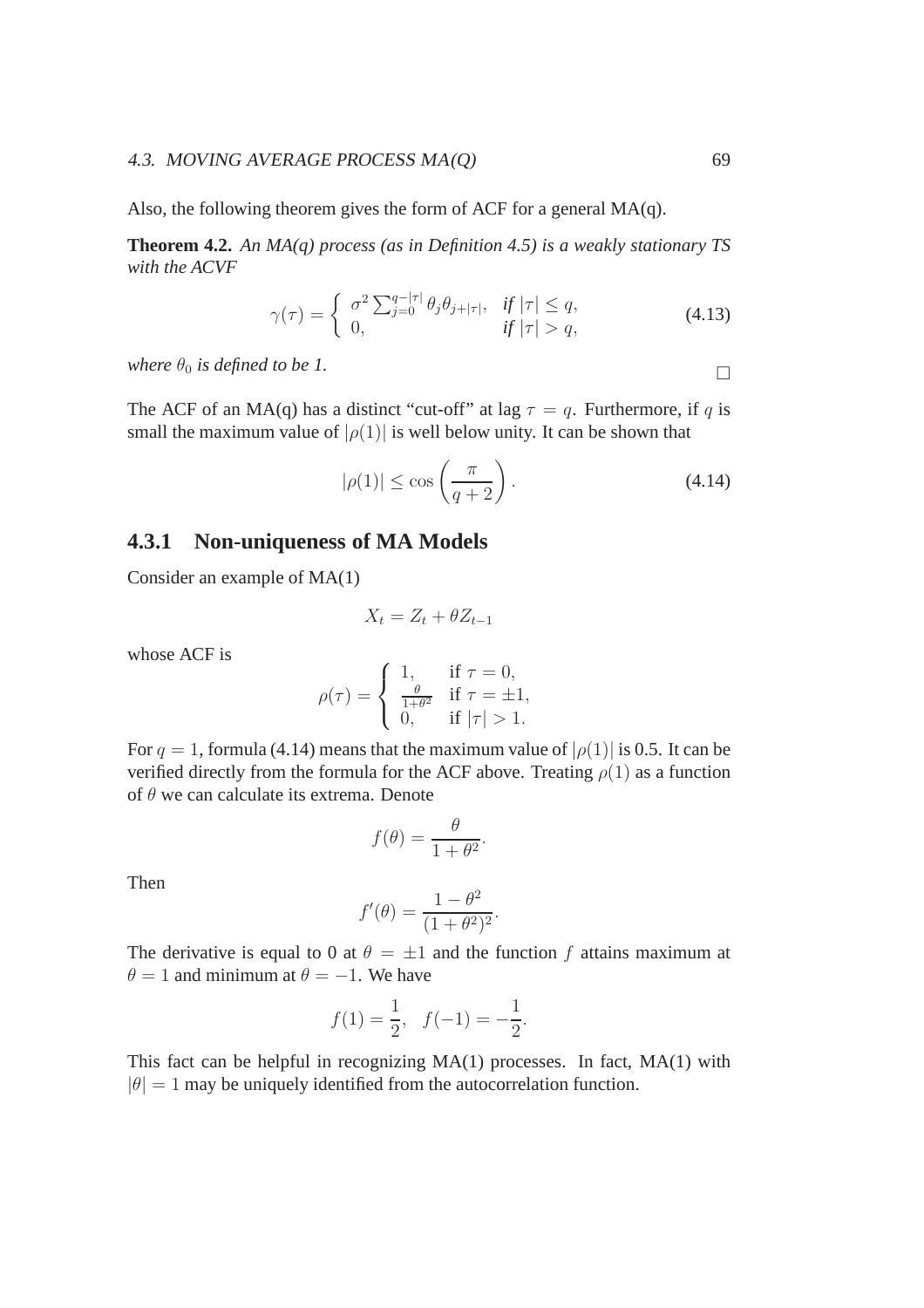However, it is easy to see that the form of the ACF stays the same for  $\theta$  and for  $\frac{1}{\theta}$ . Take for example 5 and  $\frac{1}{5}$ . In both cases

$$
\rho(\tau) = \begin{cases} 1 & \text{if } \tau = 0, \\ \frac{5}{26} & \text{if } \tau = \pm 1, \\ 0 & \text{if } |\tau| > 1. \end{cases}
$$

Also, the pair  $\sigma^2 = 1, \theta = 5$  gives the same ACVF as the pair  $\sigma^2 = 25, \theta = \frac{1}{5}$  $\frac{1}{5}$ , namely

$$
\gamma(\tau) = \begin{cases}\n(1 + \theta^2)\sigma^2 = 26, & \text{if } \tau = 0, \\
\theta\sigma^2 = 5, & \text{if } \tau = \pm 1, \\
0, & \text{if } |\tau| > 1.\n\end{cases}
$$

Hence, the MA(1) processes

$$
X_t = Z_t + \frac{1}{5} Z_{t-1}, \quad Z_t \underset{iid}{\sim} \mathcal{N}(0, 25)
$$

and

$$
X_t = Y_t + 5Y_{t-1}, \quad Y_t \underset{iid}{\sim} \mathcal{N}(0, 1)
$$

are the same. We can observe the variable  $X_t$ , not the noise variable, so we can not distinguish between these two models. Except for the case of  $|\theta| = 1$ , a particular autocorrelation function will be compatible with two models.

To which of the two models we should restrict our attention?

## **4.3.2 Invertibility of MA Processes**

The MA(1) process can be expressed in terms of lagged values of  $X_t$  by substituting repeatedly for lagged values of  $Z_t$ . We have

$$
Z_t = X_t - \theta Z_{t-1}.
$$

The substitution yields

$$
Z_t = X_t - \theta Z_{t-1}
$$
  
=  $X_t - \theta (X_{t-1} - \theta Z_{t-2})$   
=  $X_t - \theta X_{t-1} + \theta^2 Z_{t-2}$   
=  $X_t - \theta X_{t-1} + \theta^2 (X_{t-2} - \theta Z_{t-3})$   
=  $X_t - \theta X_{t-1} + \theta^2 X_{t-2} - \theta^3 Z_{t-3}$   
= ...  
=  $X_t - \theta X_{t-1} + \theta^2 X_{t-2} - \theta^3 X_{t-3} + \theta^4 X_{t-4} + ... + (-\theta)^n Z_{t-n}$ .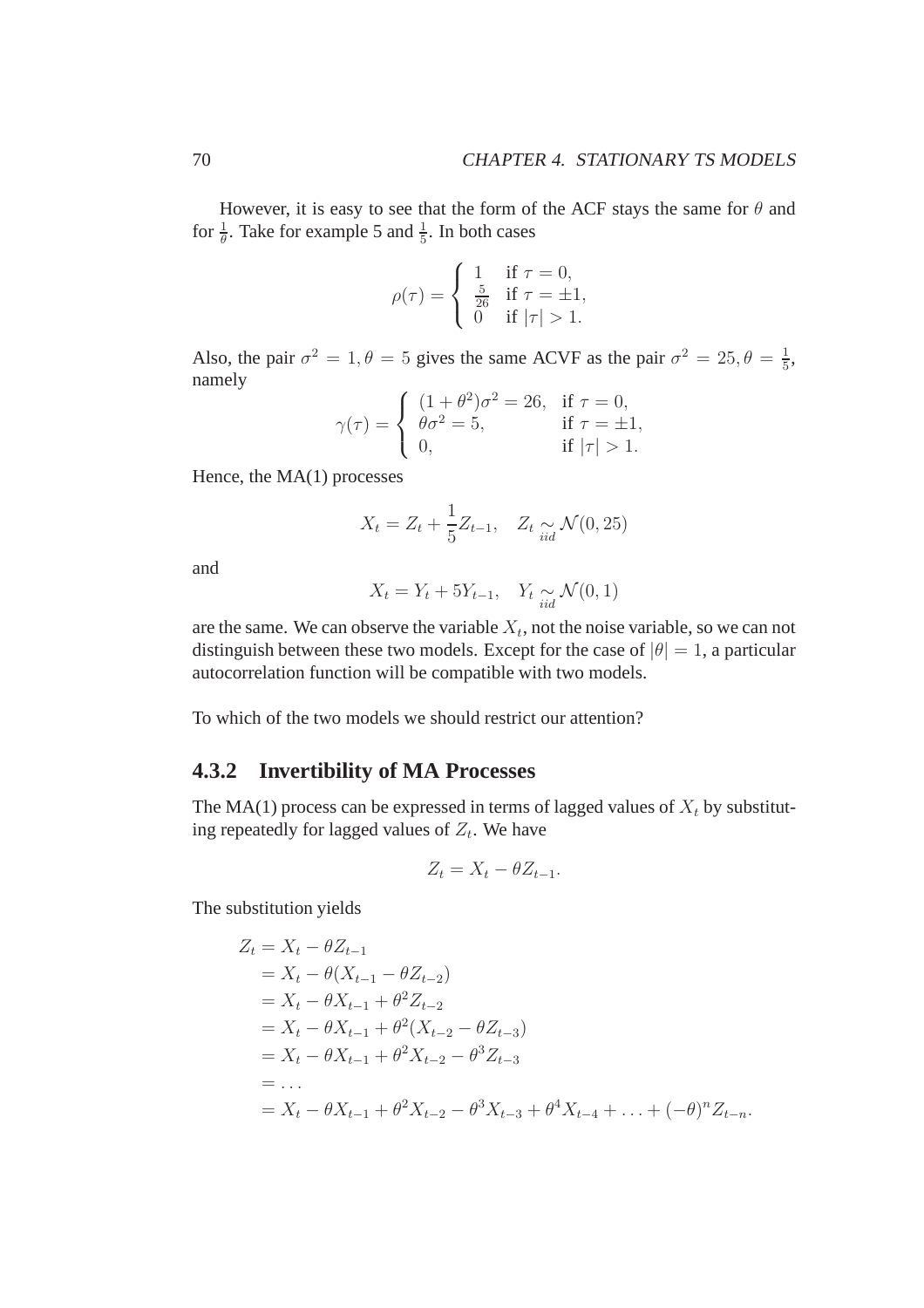### 4.3. MOVING AVERAGE PROCESS MA(Q) 71

This can be rewritten as

$$
(-\theta)^n Z_{t-n} = Z_t - \sum_{j=0}^{n-1} (-\theta)^j X_{t-j}.
$$

However, if  $|\theta| < 1$ , then

$$
\mathcal{E}\left(Z_t - \sum_{j=0}^{n-1} (-\theta)^j X_{t-j}\right)^2 = \mathcal{E}\left(\theta^{2n} Z_{t-n}^2\right) \xrightarrow[n \to \infty]{} 0
$$

and we say that the sum is convergent in the mean square sense. Hence, we obtain another representation of the model

$$
Z_t = \sum_{j=0}^{\infty} (-\theta)^j X_{t-j}.
$$

This is a representation of another class of models, called infinite autoregressive (AR) models. So we inverted MA(1) to an infinite AR. It was possible due to the assumption that  $|\theta|$  < 1. Such a process is called an **invertible process**. This is a desired property of TS, so in the example we would choose the model with  $\sigma^2 = 25, \theta = \frac{1}{5}$  $\frac{1}{5}$ .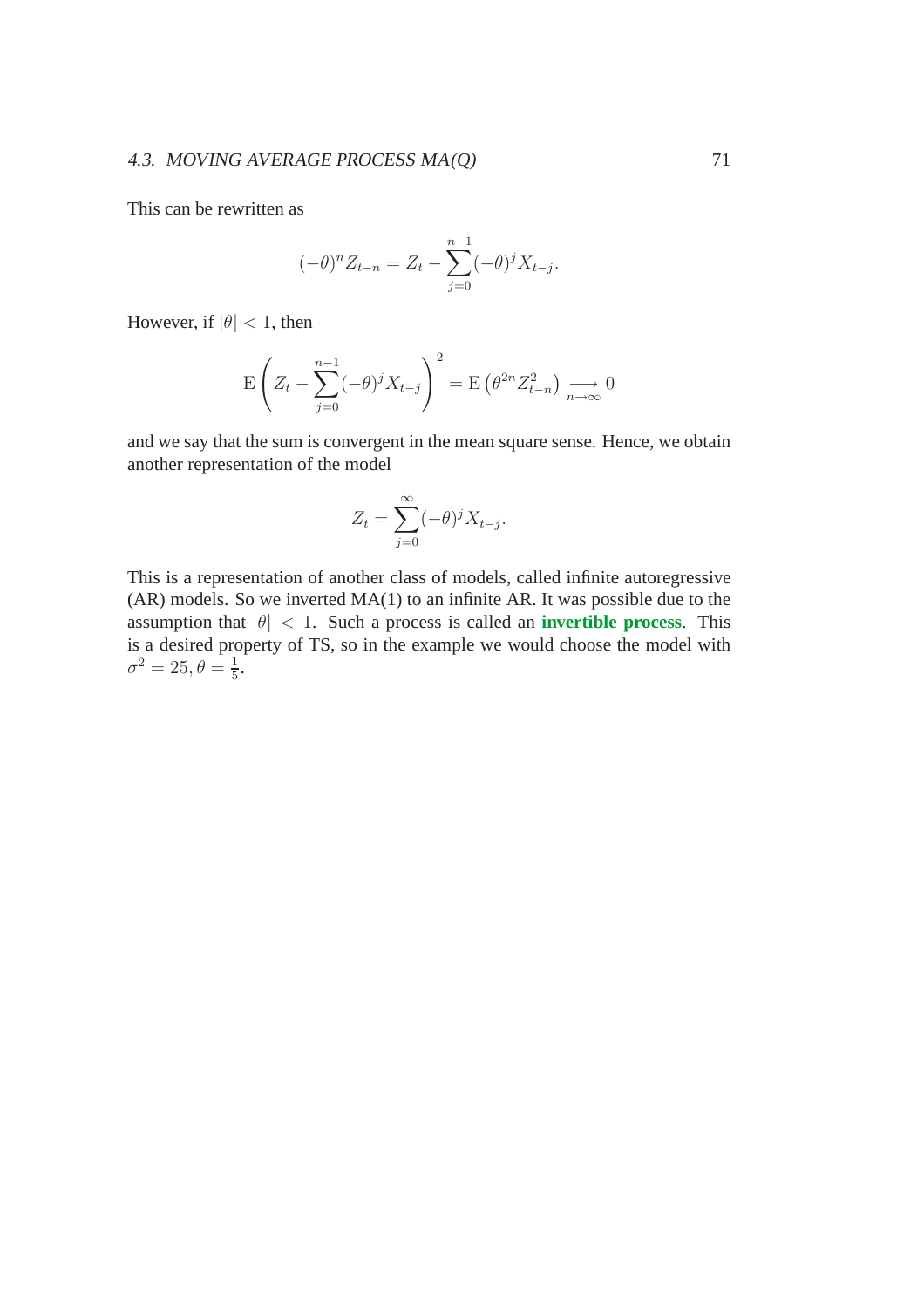# **4.4 Linear Processes**

**Definition 4.6.** *The TS*  $\{X_t\}$  *is called a <i>linear process if it has the representation* 

$$
X_t = \sum_{j=-\infty}^{\infty} \psi_j Z_{t-j},\tag{4.15}
$$

*for all t, where*  $Z_t \sim WN(0, \sigma^2)$  $\sum$ *c* all t, where  $Z_t \sim WN(0, \sigma^2)$  and  $\{\psi_j\}$  is a sequence of constants such that  $\sum_{j=-\infty}^{\infty} |\psi_j| < \infty$ .

*Remark* 4.10. The condition  $\sum_{j=-\infty}^{\infty} |\psi_j| < \infty$  ensures that the process converges in the mean square sense, that is

$$
\mathbb{E}\left(X_t-\sum_{j=-n}^n\psi_jZ_{t-j}\right)^2\to 0 \text{ as } n\to\infty.
$$

*Remark* 4.11*.* MA( $\infty$ ) is a linear process with  $\psi_j = 0$  for  $j < 0$  and  $\psi_j = \theta_j$  for  $j \geq 0$ , that is MA( $\infty$ ) has the representation

$$
X_t = \sum_{j=0}^{\infty} \theta_j Z_{t-j},
$$

where  $\theta_0 = 1$ .

Note that the formula (4.15) can be written using the backward shift operator B. We have

$$
Z_{t-j} = B^j Z_t.
$$

Hence

$$
X_t = \sum_{j=-\infty}^{\infty} \psi_j Z_{t-j} = \sum_{j=-\infty}^{\infty} \psi_j B^j Z_t.
$$

Denoting

$$
\psi(B) = \sum_{j=-\infty}^{\infty} \psi_j B^j,
$$
\n(4.16)